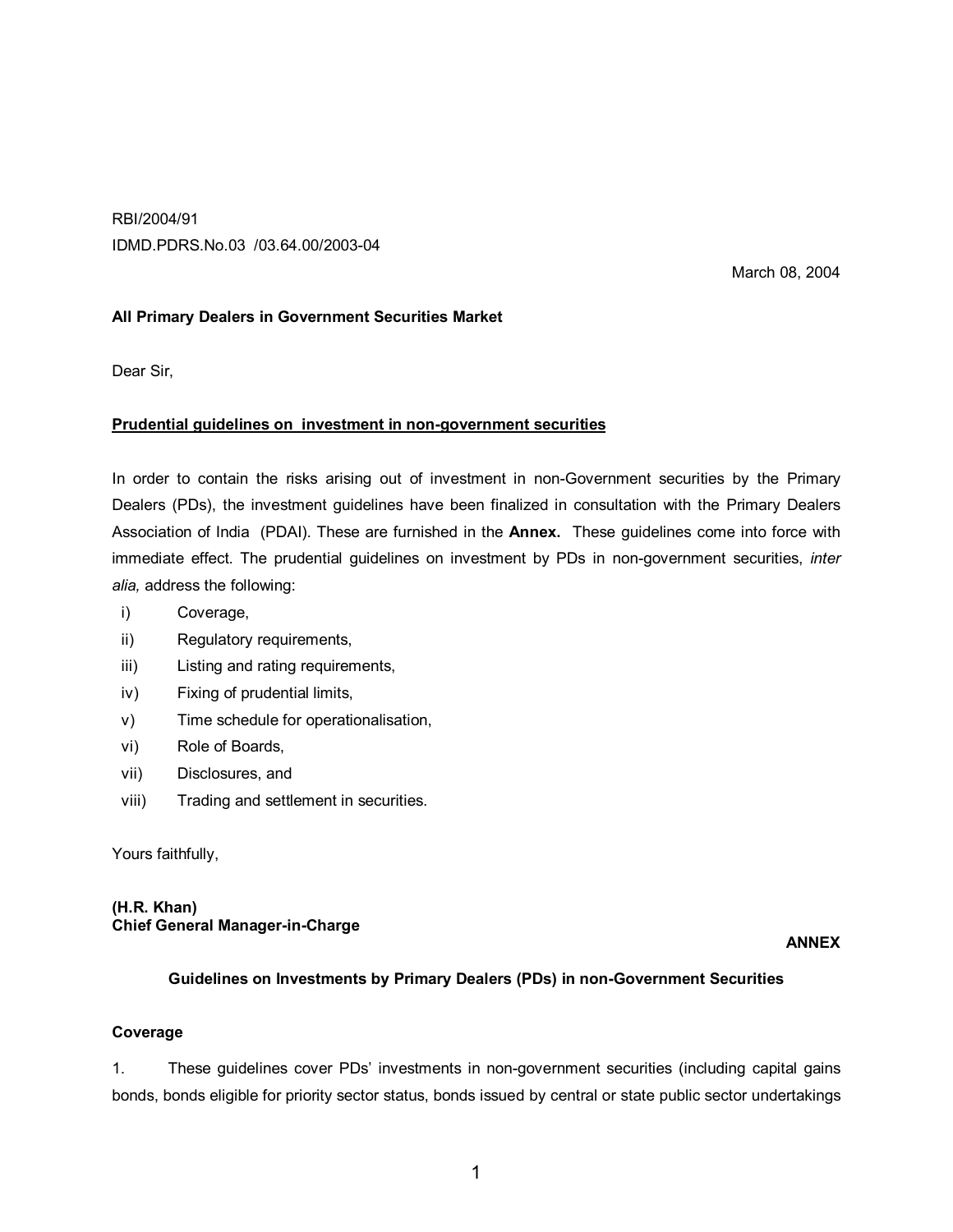with or without government guarantees and bonds issued by banks and financial companies) generally issued by corporates, banks, FIs and State and Central Government sponsored institutions, SPVs etc. These guidelines will, however, not be applicable to (i) units of equity oriented mutual fund schemes where any part of the corpus can be invested in equity, (ii) venture capital funds, (iii) commercial paper, (iv) certificate of deposit, and (v) investments in equity shares. The guidelines will apply to investments both in the primary market as well as the secondary market.

2. Definitions of a few terms used in these guidelines have been furnished in Appendix I with a view to ensuring uniformity in approach while implementing the guidelines.

## **Regulatory requirements**

3. PDs should not invest in non-government securities of original maturity of less than one-year, other than Commercial Paper and Certificates of Deposits which are covered under RBI guidelines.

4. PDs should undertake usual due diligence in respect of investments in non-government securities.

#### **Listing and rating requirements**

5. PDs must not invest in unrated non-government securities.

6. The PDs will abide by the requirements stipulated by Securities and Exchange Board of India (SEBI) vide their circulars No.SEBI/MRD/SE/AT/36/2003 dated September 30, 2003 and No. SEBI/MRD/SE/AT/46/2003 dated December 22, 2003 in respect of corporate debt securities. Accordingly, while making fresh investments in non-government debt securities, PDs should ensure that such investment are made only in listed debt securities, except to the extent indicated in paragraphs 7 and 8 below.

#### **Fixing of prudential limits**

7. PDs' investment in unlisted non-government securities should not exceed 10% of the size of their non-government securities portfolio on an on-going basis*.* It is clarified that the ceiling of 10% will be inclusive of investment in Security Receipts issued by Securitization Companies/Reconstruction Companies and also the investment in Asset Backed Securities (ABS) and Mortgage Backed Securities (MBS). The unlisted non-government debt securities in which PDs may invest up to the limits specified above, should comply with the disclosure requirements as prescribed by the SEBI for listed companies.

## **Time schedule for operationalisation**

2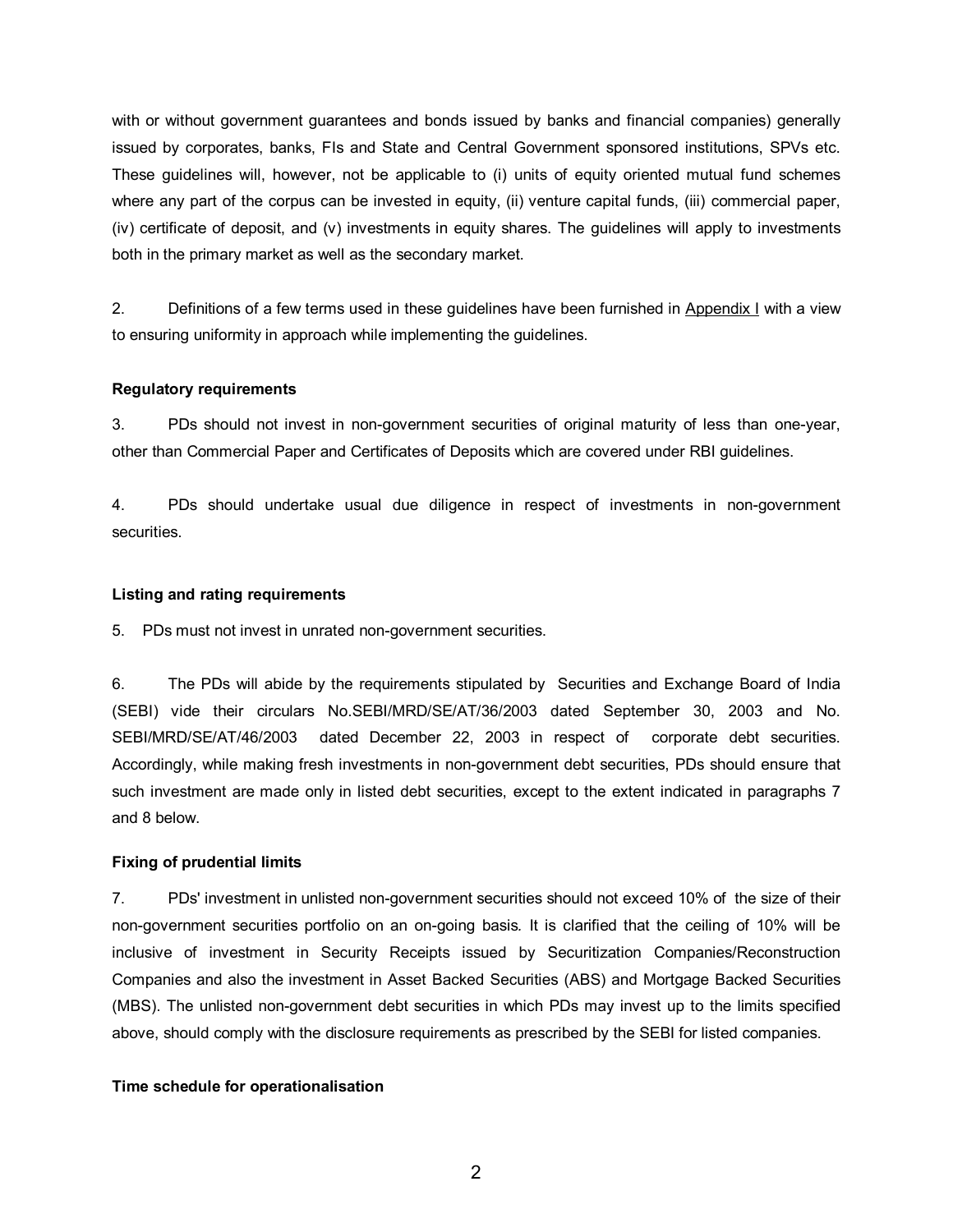8. Considering the time required by issuers to get their unlisted debt issues listed on the stock exchanges, the following transition time is provided :

- i. Investment by PDs in units of mutual fund schemes where the entire corpus is invested in debt securities will be outside the purview of the above guidelines until December 31, 2004.
- ii. With effect from January 01, 2005 only investment in units of such mutual fund schemes which have an exposure to unlisted securities of less than 10 per cent of the corpus of the fund will be treated on par with listed securities for the purpose of compliance with the prudential limits prescribed in the above guidelines.
- iii. The PDs may invest in existing unlisted securities (issued prior to December 31, 2003) till December 31, 2004 provided the issuers have applied to the stock exchange(s) for listing and the security(ies) is/are rated minimum investment grade.

9. With effect from January 01, 2005 only PDs whose investment in unlisted non-government securities are within the prudential limits prescribed in the above guidelines may make fresh investment in such securities and upto the prudential limits.

## **Role of Boards**

10. PDs should ensure that their investment policies duly approved by the Board of Directors are formulated after taking into account all the relevant issues specified in these guidelines on investment in non-government securities. PDs should put in place proper risk management systems for capturing and analysing the risk in respect of non-government securities before making investments and taking remedial measures in time. PDs should also put in place appropriate systems to ensure that investment in privately placed instruments is made in accordance with the systems and procedures prescribed under respective PDs' investment policy.

11. Boards of PDs should review the following aspects of non-government investment at least at quarterly intervals:

- a) Total business (investment and divestment) during the reporting period.
- b) Compliance with the prudential limits prescribed by the Board for investment in non-government securities.
- c) Compliance with the prudential guidelines on non-government securities prescribed in paragraphs 7 and 8 above.
- d) Rating migration of the issuers/ issues held in the PDs' books and consequent diminution in the portfolio quality.

# **Disclosures**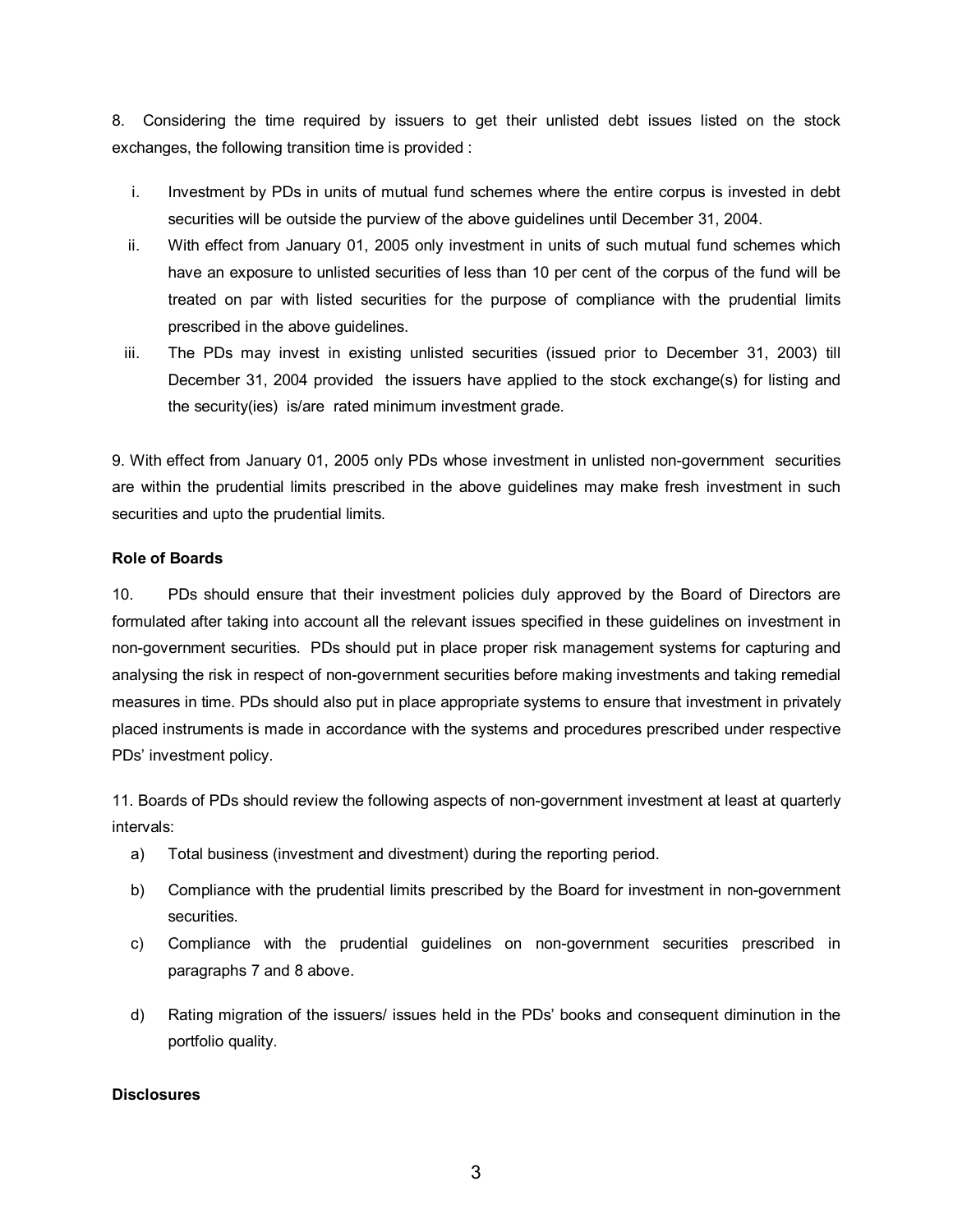12.In order to help in the creation of a central database on private placement of debt, a copy of all offer documents should be filed with the Credit Information Bureau (India) Ltd. (CIBIL) by the PDs. Further, any default relating to interest/ instalment in respect of any privately placed debt should also be reported to CIBIL by the investing PDs along with a copy of the offer document.

13. PDs should also disclose the details of the issuer composition of non-government securities investments in the 'Note on Accounts' of the balance sheet, as indicated in Appendix II.

## **Trading and settlement in debt securities**

14. As per the SEBI guidelines, all trades with the exception of the spot transactions, in a listed debt security, shall be executed only on the trading platform of a stock exchange. In addition to complying with these SEBI guidelines, (as and when applicable) PDs should ensure that all spot transactions in listed and unlisted debt securities are reported on the NDS and settled through the CCIL from a date to be notified by RBI.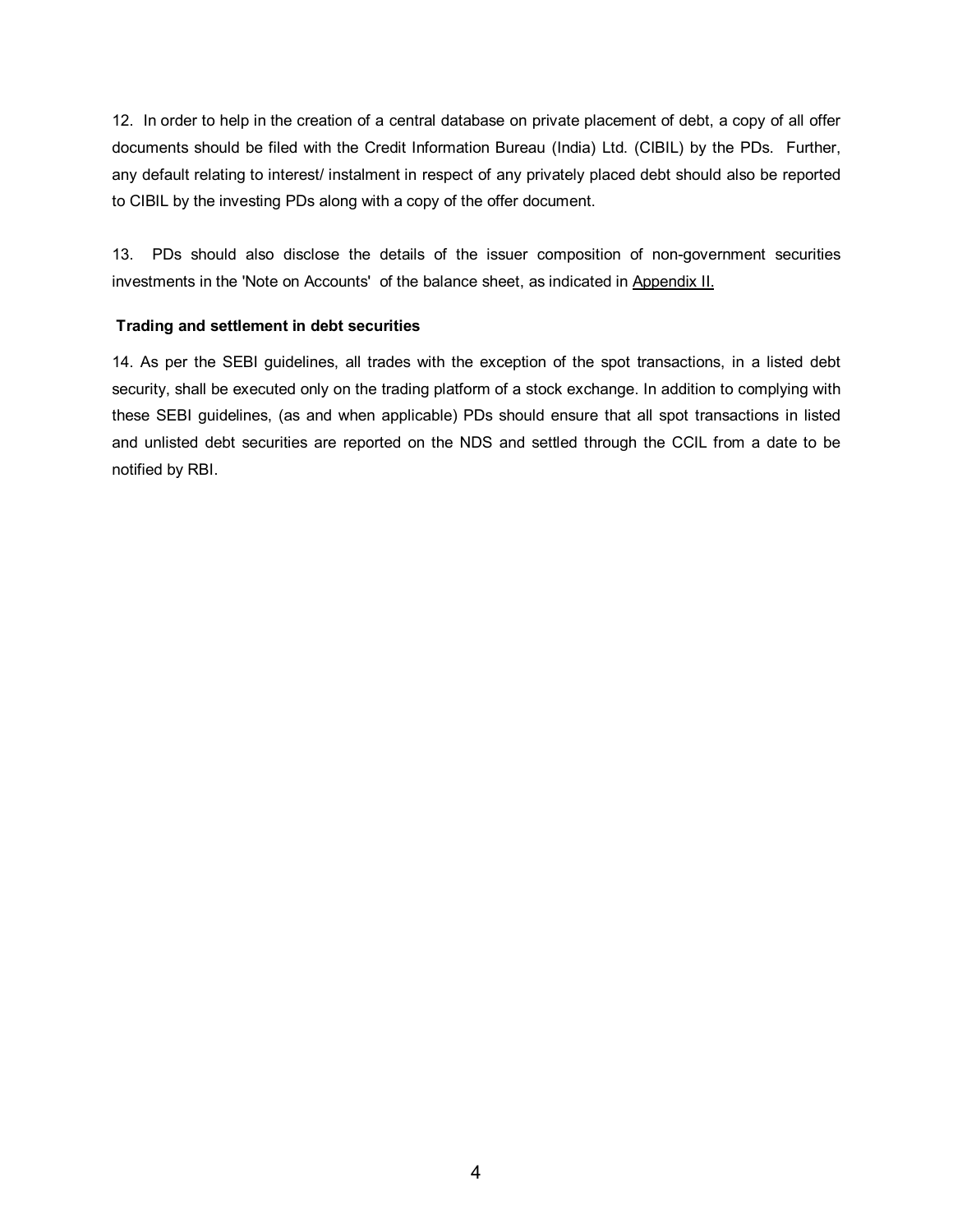## **Guidelines on investments by PDs in non-government investment portfolio– Definitions** *(Vide paragraph 2 of the Guidelines)*

- 1. With a view to imparting clarity and to ensure that there is no divergence in the implementation of the guidelines, some of the terms used in the guidelines are defined below.
- 2. A security will be treated as rated if it is subjected to a detailed rating exercise by an external rating agency in India which is registered with SEBI and is carrying a current or valid rating. The rating relied upon will be deemed to be current or valid if
	- i) The credit rating letter relied upon is not more than one month old on the date of opening of the issue, and
	- ii) The rating rationale from the rating agency is not more than one year old on the date of opening of the issue, and
	- iii) The rating letter and the rating rationale is a part of the offer document.
	- iv) In the case of secondary market acquisition, the credit rating of the issue should be in force and confirmed from the monthly bulletin published by the respective rating agency.

Securities which do not have a current or valid rating by an external rating agency would be deemed as unrated securities.

3. The investment grade ratings awarded by each of the external rating agencies operating in India would be identified by the IBA/ FIMMDA. These would also be reviewed by IBA/ FIMMDA at least once a year.

4. A 'listed' security is a security which is listed in a stock exchange. If not so, it is an 'unlisted' security.

# *Appendix II*

# **Prudential guidelines on management of the non-government investment portfolio by PDs – Disclosures requirements**

*(vide paragraph 13 of the Guidelines)*

PDs should make the following disclosures in the 'Notes on Accounts' of the balance sheet in respect of their non-government investment portfolio, with effect from the financial year ending 31 March 2004.

## **Issuer composition of investments in non Government securities**

(Rs. in crore)